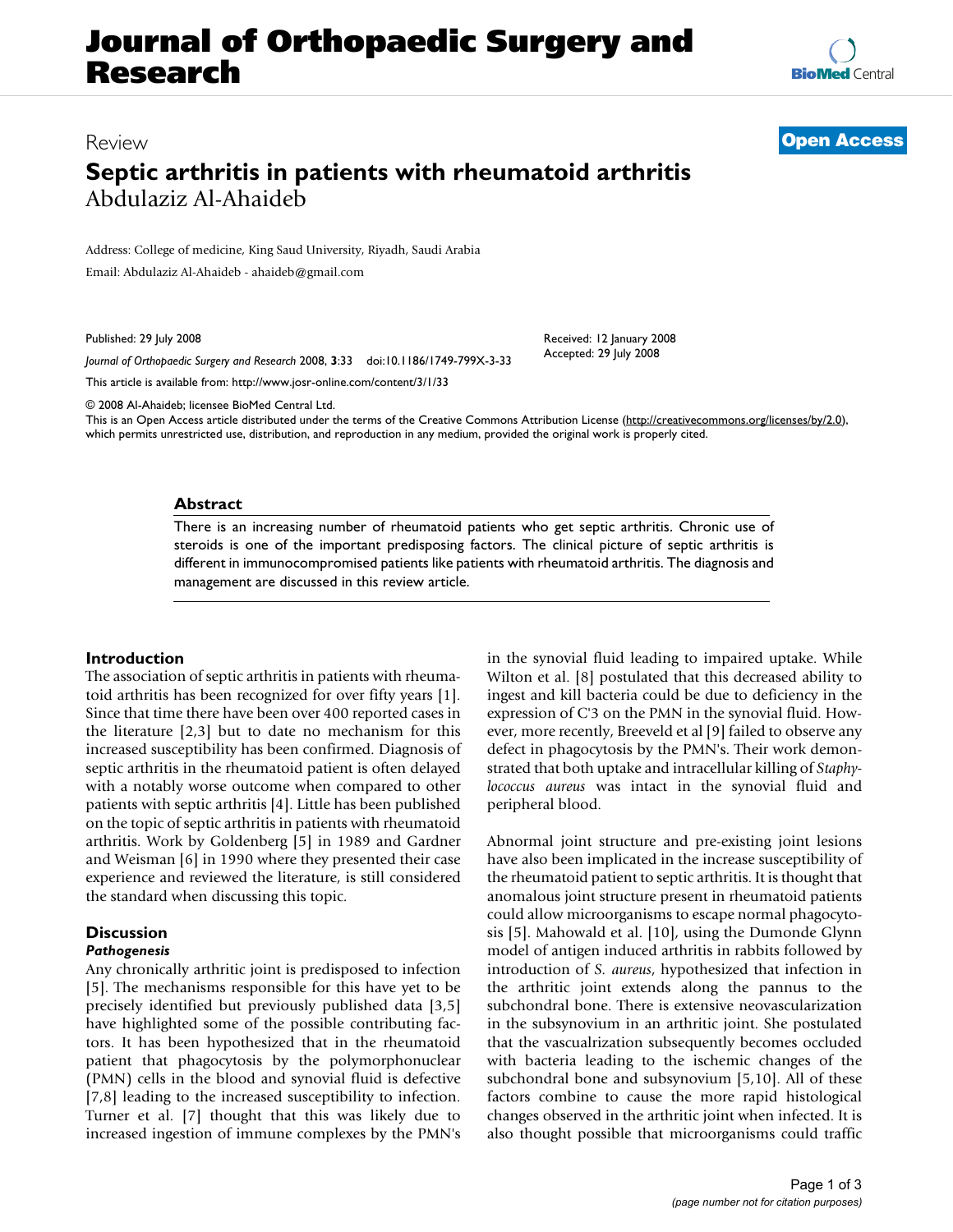from skin lesions to draining lymph nodes through the inflamed synovium [3] or that infection could track to the joint from an adjacent focus of osteomyelitis [11].

It is known that there is a higher incidence of infection in those individuals ingesting exogenous steroids [5], although 50% of patients with rheumatoid arthritis who developed polyarticular septic arthritis (PASA) were not receiving steroids [3]. It is therefore thought that there is also a general reduction in resistance to infection in the rheumatoid patient. This leads to a higher incidence of systemic complications in this patient population [12]. In fact, Vandenbroucke et al. [13] observed that bronchitis and pneumonitis were more severe in the rheumatoid patient when compared to a patient with osteoarthritis. It was however noted that there was no difference in the frequency of infection between these two populations and there was also little difference in the type of infection present [14].

Ostensson and Genborek [15] also stressed the important role of previous intra-articular injections even in the development of septic arthritis months following injection. There have been some reports of isolated glucocorticoid injection resulting in infection [16,17] but the rate observed by this group was uniquely elevated [16].

Tumor necrosis factor alpha (TNF-alpha) plays an important role in the host defense against infection. Inhibition of its activity could therefore be anticipated to augment the risk of infection. A marked increase in opportunistic infections, particularly tuberculosis, has been described with etanercept, an agent that blocks TNF-alpha activity [18,19].

## *Clinical Features*

Typically a patient with septic arthritis presents with acute onset of severe joint pain, exacerbated with minimal movement, accompanied by swelling and erythema at the effected joint. There are also systemic manifestations of infection including fever, elevated white blood cell (WBC) count and increased erythrocyte sedimentation rate (ESR). However this is not always the case in rheumatoid patients who present with polyarticular septic arthritis (PASA). Often the onset is more insidious and is mistaken for a flare of rheumatoid arthritis.

Data compiled by Dubost et al [3] demonstrated that the average age of rheumatoid patients who developed PASA was 62 years of age and the risk of developing PASA is twice as high in males [3]. The patient's rheumatoid arthritis was most often present for more than 10 years and the patients had advanced erosive, seropositive rheumatoid arthritis [16]. Twenty percent of patients were afebrile on presentation and only 63% of patients with PASA

developed a temperature above 38°C. Infection involved a mean of 3.5 joints with the knee being most common followed by elbow, wrist ankle, hip and shoulder [6]. Infections in the metatarsalphalangeal, sternoclavicular, and metacarpophalangeal joints have also been reported [6]. Individuals with hip and knee prosthesis are also at increased risk for developing septic arthritis [17].

Lab tests in these patients revealed that leukocytosis was present in 60–63% of published cases of patients with PASA. The ESR was on the average 90 mm/hr with no difference observed when comparing rheumatoid with nonrheumatoid groups. A value of >100 mm/hr was present in 49% of those with PASA [3,20,21]. Joint aspirate of synovial fluid revealed an average of 120 000 leukocytes/ mm<sup>3</sup>. It is important to note that pyathrosis in these patients often leads to a flare of rheumatic arthritis and the individuals may have other joints where "sterile" synovial fluid is present [3]. Blood cultures were positive in 77–86% of cases published [3].

Because of the previous history of rheumatoid arthritis, the insidious onset of the symptoms and the presence of some "sterile" joints, there is often a delay in the diagnosis of the septic arthritis in these patients. In fact Blackburn et al [22] reported an average delay in diagnosis of 13.7 days and the diagnosis was often made serendipitously during an arthrogram or an intra-articular injection [5]. Microscopic analysis and culture of synovial fluid are fundamental diagnostic tools in the evaluation of possible joint sepsis. Sonographic guidance of arthrocentesis led to successful aspiration of difficult-to-access joints as shoulder and hip [23]. MR imaging is a very useful tool in diagnosing septic arthritis. The inherent tissue contrast provided by MR imaging allows for the delineation of soft-tissue infection and osteomyelitis [24].

#### *Bacteriology and Source of Infection*

Literature reports involving patients with PASA and rheumatoid arthritis reveals that as many as 93% of the infections were caused by *S. aureus*. Other species of microorganism are poorly reported in the literature but cases of PASA caused by *Streptococcus pneumoniae*, Groups B, C and G *Strep, Hemophilus* and Gram-negative bacilli have also been reported [3,6].

The most common source of the septic arthritis was the skin. These accounted for 76% of the cases where a source of infection could be identified [6]. Often these were rheumatoid nodules or ulcerated calluses of the rheumatoid foot [3,6]. Other identified sources of infection include urinary tract, lung, and GI tract [6].